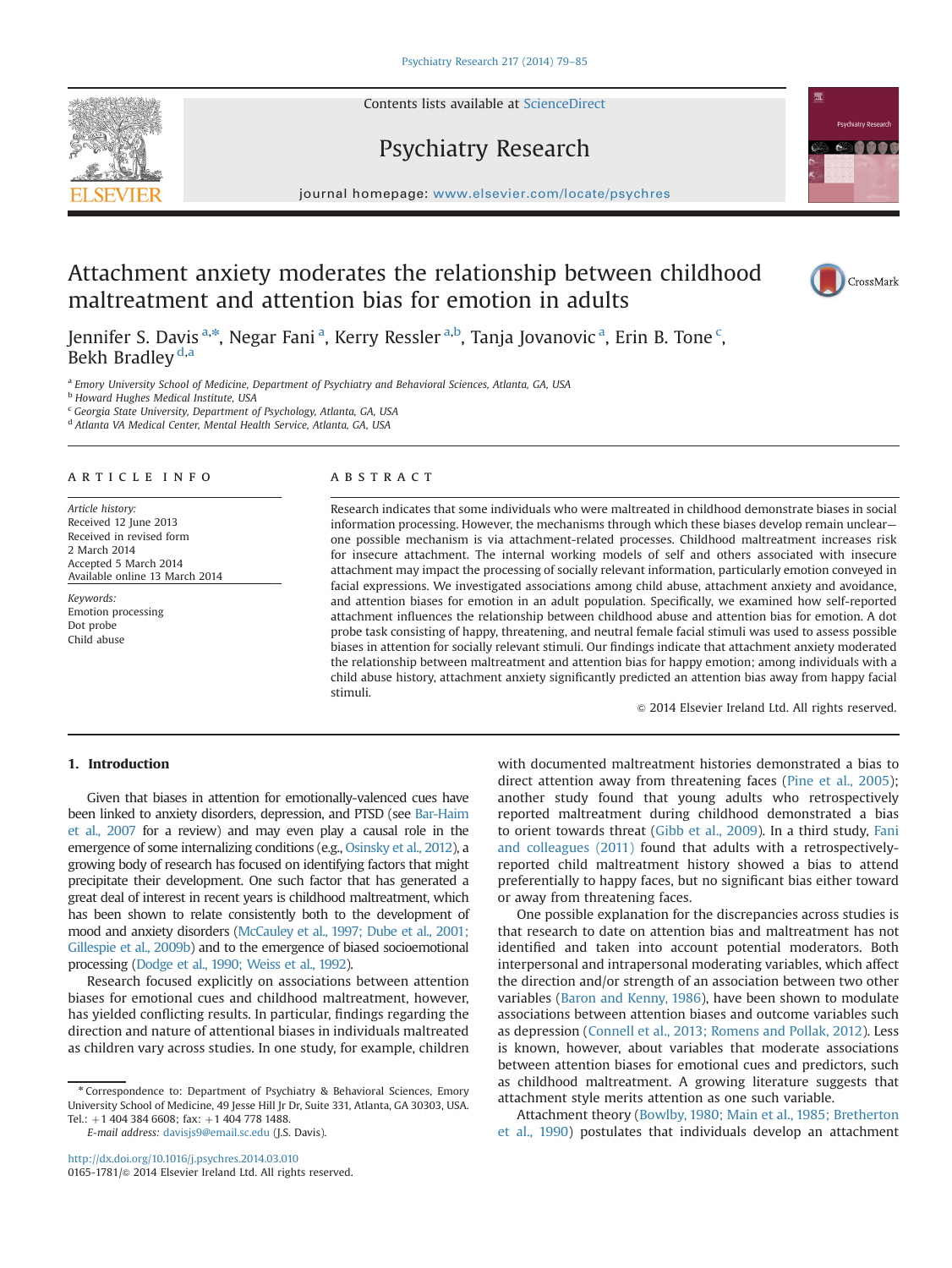style—a cognitive-behavioral representation of an internal working model of attachment—based on early life experiences with their primary caregivers. These internal working models of self and others guide later interpersonal beliefs, behavior, and information processing abilities. The attachment system is activated in times of need or threatening situations, with the primary goal of establishing close proximity to the attachment figure. Secure attachment with a caregiver has been shown to increase one's ability to regulate emotions in an appropriate manner (Thompson, 2008) and may buffer against the negative consequences of stress (Ahnert et al., 2004; Gilissen, 2008; Alink et al., 2009). In cases of child maltreatment the development of a secure attachment system is particularly threatened when the primary adult that the child turns to for security is also the source of threat or fear for the child (Schuengel et al., 1999; Cassidy and Mohr, 2001; Bradley et al., 2011). Research has repeatedly demonstrated that children who develop in environments characterized by physical and emotional abuse and neglect are more likely to develop an insecure attachment style than are children who grow up in safer contexts (Lyons-Ruth and Jacobvitz, 1999; Cicchetti et al., 2006; Cyr et al., 2010).

Attachment representations are believed to direct feelings and behavior, as well as cognitive processes, towards information that agrees with established mental frameworks (Main et al., 1985. Van Emmichoven et al., 2003) found that attachment representations influence processing of social information, especially in tasks that demand attention and memory. Although it is not entirely clear how this path of influence develops, internal working models of attachment may act as a filter for new information, directing attention towards schema-congruent material (Dewitte et al., 2007). For example, insecurely attached six-year old children in one study were more likely to attribute hostile intent to ambiguous stimuli than were securely attached children (Cassidy et al., 1996).

In adults, anxious attachment style is associated with a tendency to over-emphasize the presence and seriousness of threat and to attend preferentially to cues of negative emotion (Shaver and Mikulincer, 2007). In contrast, individuals with avoidant attachment models attempt to block negative emotions such as fear, anger, shame or guilt. These tendencies could directly relate to the formation of attention bias. It has been previously observed that impairment on tasks of attention and memory among individuals with varied insecure attachment styles are specific to attachment-related themes (Edelstein, 2006; Dewitte et al., 2007; Edelstein and Gillath, 2008). Research suggests that in both children and adults, avoidant and anxious attachment styles are associated with aversion of attention away from attachmentrelevant stimuli (Ainsworth, 1978; Main et al., 1985; Dewitte et al., 2007) that may be either positive or negative in emotional valence (Kirsh and Cassidy, 1997). This pattern may reflect a tendency among insecurely attached individuals to experience anxiety in the face of any emotionally-charged interpersonal cues, which activate the attachment system whether they are positive or negative. In contrast, securely attached individuals, for whom interpersonal cues appear less anxiety-provoking, may be more open to attending to and processing both positive and negative social information, because neither type of data activates problematic schemata.

Thus, recent research and theory suggest that social information processing, which includes but is not limited to attention biases, unfolds as a function of both the type of information presented and the quality of a person's attachment style (for a complete review see Dykas and Cassidy, 2011). In the present study, we examined relationships among child maltreatment, level of anxious and avoidant attachment as measured by the Experiences in Close Relationships inventory (ECR), and attention bias in response to both threatening and happy facial stimuli using an adult, clinical population. We hypothesized that both avoidant and anxious attachment styles as measured by the ECR would interact with self-reported child maltreatment history to predict attention bias away from both happy and threatening facial stimuli.

#### 2. Method

## 2.1. Procedure

Subjects in this study were enrolled in a NIH-funded study of risk and resilience factors related to PTSD (Binder et al., 2008; Bradley et al., 2008; Gillespie et al., 2009a). Participants were recruited from the General Medical and Obstetric/ Gynecological Clinics at a publicly funded, nonprofit healthcare system that serves a low-income population in Atlanta, Georgia. Participants completed a battery of self-report measures assessing trauma history, childhood maltreatment, and associated symptoms (completion time largely depended on the extent of the participant's trauma history and symptoms, with heavily traumatized participants requiring more time to finish the measures). A trained interviewer read all questionnaires to each participant. As described in full detail previously (Gillespie et al., 2009a), study participants who completed this initial interview were invited to participate in a secondary phase of the study, which involved a more comprehensive assessment including clinical diagnostic interviews, the attachment related questionnaire, and assessment of attention bias via a dot probe task using facial stimuli. Therefore childhood trauma, attention bias, and attachment style were measured on three different days of the study. All procedures in this study were approved by the Institutional Review Board of Emory University School of Medicine and the Grady Memorial Hospital Research Oversight Committee. The presented data were collected between 2009 and 2011.

#### 2.2. Participants

The data presented in this manuscript are based on a sample of 142 study participants. However, data from 45 participants were excluded from analysis due to poor performance on the dot probe task or because of withdrawal from the study before completing the attachment measure, resulting in a total of 97 participants whose data were included in analyses. These participants were predominantly female (75.4%), with ages ranging from 18 to 63 years. The sample was 95% African American. The majority of the participants had a low income, with 44.2% reporting a household monthly income less than \$500, 29% reporting a household monthly income between \$500 and \$1000, 20.3% reporting a household monthly income between \$1000 and \$2000; the remaining 6.5% reporting a household monthly income of \$2000 or higher.

### 2.3. Measures

#### 2.3.1. Childhood Trauma Questionnaire

This is a 28-item self-report measure of child maltreatment (Bernstein and Fink, 1998; Bernstein et al., 2003) with acceptable relaibity and validity in both clinical and community populations (Bernstein et al., 2003). Moderate levels of consistency were found between CTQ scores and therapist observation ratings; the measure also yields good internal consistency scores (Bernstein et al., 2003). Additionally, the CTQ has strong reliability in the present sample, where data yielded a Cronbach alpha coefficient of 0.88. We used established cutoff scores to group participants according to level of maltreatment, such that each participant was classified as having experienced no abuse or mild, moderate, or severe levels of physical, sexual, and emotional abuse (Bernstein and Fink, 1998). Using these scores, and remaining consistent with our previous analyses (Bradley et al., 2008; Binder et al., 2008) as well as research conducted by other research groups using the CTQ and other measures of adverse childhood experiences (Dube et al., 2001), we assigned participants to no abuse or mild, moderate, or severe abuse groups for each of the three abuse types. We then collapsed those participants reporting no or mild levels of physical, sexual or emotional abuse into a "low childhood abuse" group and collapsed those participants reporting moderate to severe levels of abuse in any of the three categories into a "high childhood abuse" group.

#### 2.3.2. The Experiences in Close Relationships Inventory

This self-report measure of attachment anxiety and avoidance that can be used in adult and adolescent populations queries an individual's attachment-related expectations, actions, and emotions in the context of close romantic relationships (ECR; Brennan et al., 1998). The dimensional measure includes an 18-item scale for attachment-related anxiety, and an 18-item scale for attachment-related avoidance. Possible answers to each of the 36 items range from "1, Strongly Disagree" to "7, Strongly Agree" and high scores on each of the 2 scales indicate high levels of insecure attachment (Quirin et al., 2008). The ECR has been found to be a valid (Mikulincer and Shaver, 2005; Hesse, 2008), stable, and test–retest reliable